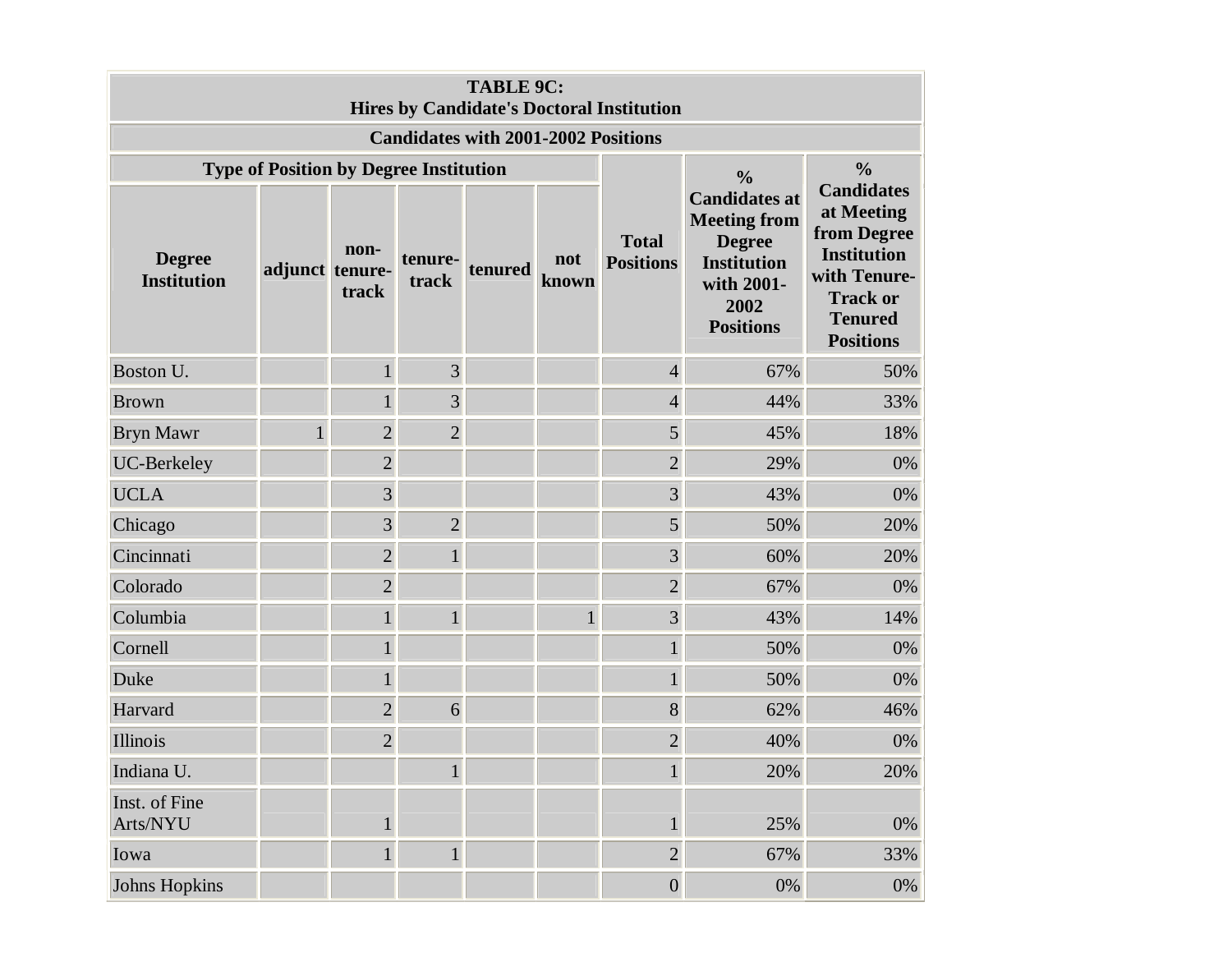| Michigan                        |                | 3              | $\overline{2}$ |              |                         | 5                | 29%  | 12% |
|---------------------------------|----------------|----------------|----------------|--------------|-------------------------|------------------|------|-----|
| Minnesota                       |                | $\mathbf{1}$   |                |              |                         | $\mathbf{1}$     | 25%  | 0%  |
| <b>UNC</b>                      |                | $\overline{2}$ | $\overline{3}$ |              |                         | 5                | 50%  | 30% |
| Northwestern                    |                |                |                |              |                         |                  | 100% | 0%  |
| <b>Ohio State</b>               |                | $\overline{2}$ |                |              |                         | $\overline{2}$   | 100% | 0%  |
| Penn                            |                | $\overline{7}$ | $\overline{3}$ |              |                         | 10               | 71%  | 21% |
| Princeton                       |                | $\overline{2}$ | $\overline{7}$ | $\mathbf{1}$ |                         | 10               | 63%  | 50% |
| <b>USC</b>                      |                | $\overline{3}$ | $\mathbf{1}$   |              |                         | $\overline{4}$   | 67%  | 17% |
| Stanford                        |                | $\overline{4}$ | $\mathbf{1}$   |              | $\overline{2}$          | $\overline{7}$   | 78%  | 11% |
| SUNY-Buffalo                    |                | $\overline{2}$ |                |              |                         | $\overline{2}$   | 67%  | 0%  |
| Texas                           | $\mathbf{1}$   | $\overline{2}$ | $\mathbf{1}$   |              |                         | $\overline{4}$   | 40%  | 10% |
| Washington                      |                |                | 3              |              |                         | $\overline{3}$   | 75%  | 75% |
| Wisconsin                       |                | $\mathbf{1}$   | $\overline{2}$ |              |                         | 3                | 100% | 67% |
| Yale                            | $\mathbf{1}$   | 5              | $\overline{4}$ |              |                         | 10               | 83%  | 33% |
| Other US                        |                | 6              | 5              |              |                         | 11               | 44%  | 20% |
| Oxford                          |                |                |                |              |                         | $\boldsymbol{0}$ | 0%   | 0%  |
| Other UK                        |                |                |                |              |                         | $\overline{0}$   | 0%   | 0%  |
| Toronto                         |                | $\overline{2}$ |                |              |                         | $\overline{2}$   | 67%  | 0%  |
| <b>Other Canadian</b>           |                | $\overline{2}$ |                |              |                         | $\overline{2}$   | 50%  | 0%  |
| Other European or<br>Australian |                | $\overline{4}$ | $\overline{2}$ |              |                         | 6                | 46%  | 15% |
| <b>Declined</b> to State        |                | $\overline{4}$ | $\overline{4}$ |              |                         | 8                | 31%  | 15% |
| <b>Totals</b>                   | $\overline{3}$ | 78             | 58             | $\mathbf{1}$ | $\overline{\mathbf{3}}$ | 143              | 48%  | 20% |